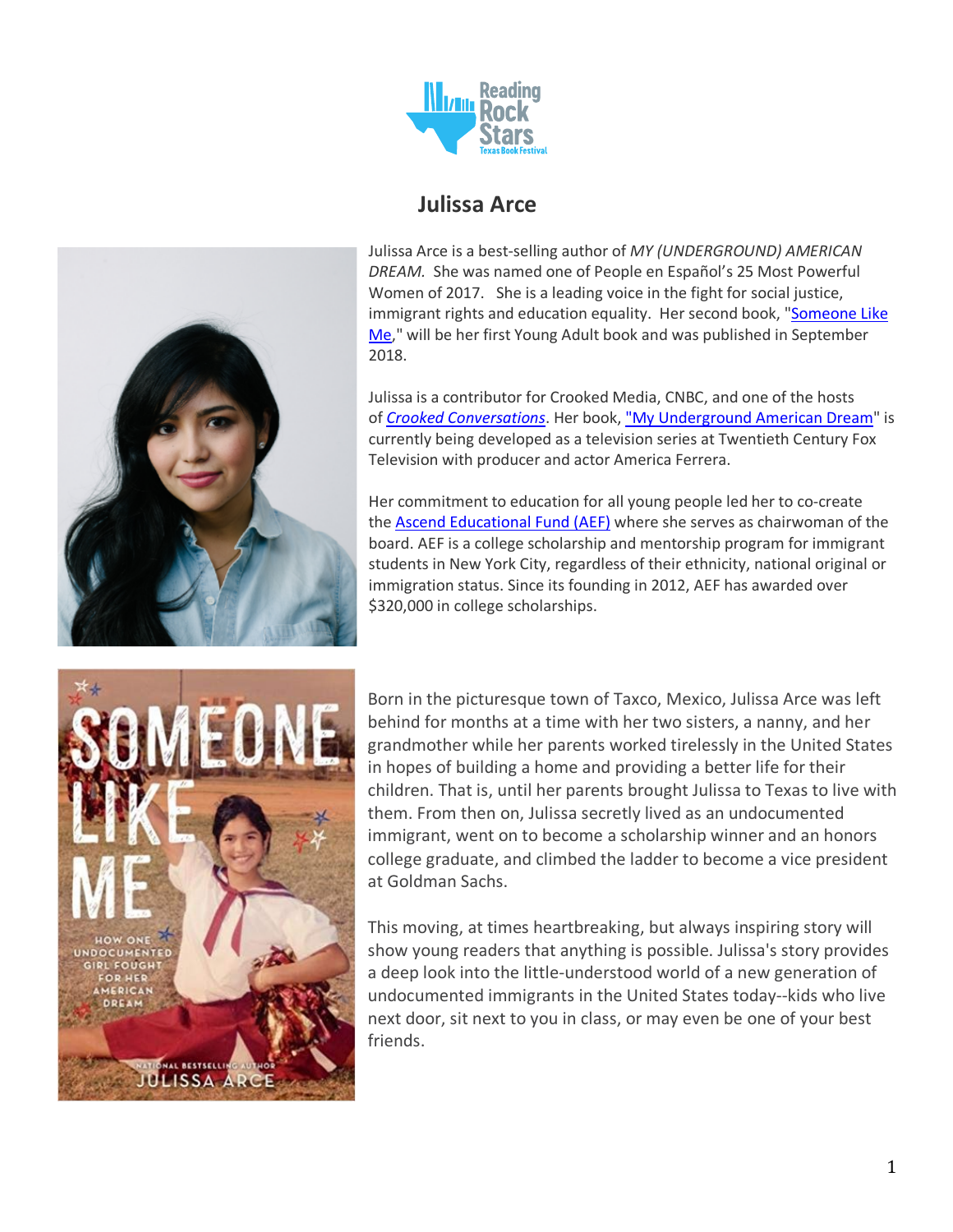#### *Someone Like Me*

#### **Relevant vocabulary:**

- Latinx Literature
- Memoir/ testimonio
- Community Cultural Wealth
- DACA and Dreamers
- Plyler v. Doe, 457 U.S. 202
- English (language) learners, emerging bilingual students
- Resilience
- Agency

#### **RRS connection to TEKS (4-5th grade): Please refer to TEKS for English Language Arts and Reading:**

- *1. Comprehension skills: listening, speaking, reading, writing, and thinking using multiple texts.*
- *2. Response skills: listening, speaking, reading, writing, and thinking using multiple texts.*
- *3. Author's purpose and craft: listening, speaking, reading, writing, and thinking using multiple texts.*
- *4. Composition I: listening, speaking, reading, writing, and thinking using multiple texts--writing process.*
- *5. Composition II: listening, speaking, reading, writing, and thinking using multiple texts--genres.*
- *6. Inquiry and research: listening, speaking, reading, writing, and thinking using multiple texts.*

#### **Pre-reading engagement:**

- What does an author do? How is it different when an author writes their own story? Is it different?
- Think about the author's use of Spanish in her narrative. What do you think of this way of writing a story? How does this writing style make you feel?
- Read Julissa Arce's biography. What questions do you have right away?
- What does it mean to be an American (in the United States)?
- What is the American Dream?
- What does the American Dream mean to the children of migration (Dreamers)?

## **While- reading engagement:**

**Pg 1-12:** What do we know about Julissa and her family so far? What characteristics can we start giving her? Collaborate with your friends to create an anchor chart.

**Pg 13-25:** What happened to Julissa's parents? Why did they go to the United States?

Think about the important moments of Julissa's story and create a timeline.

**Pg 26-31:** What's happening with Julissa's parents in the United States? How does Julissa feel? How do you know? Select a sentence (or two) from the text to support your ideas.

**Pg 32-40:** Can you describe Julissa's relationship with her parents and sisters? Think about how family separation affects children. What do you think? Write, draw, or share your thoughts.

**Pg 41- 52:** How does Julissa feel about visiting the United States? What character traits can we give her? What's the evidence? Make a prediction about what will happen during the summer. Write, draw, or share your thoughts.

**Pg 53- 63:** What happened to Julissa's parents? What are they doing to try and make it better? What are some ways we can describe her parents? Write a list of words that describe them. What characteristics can we give them?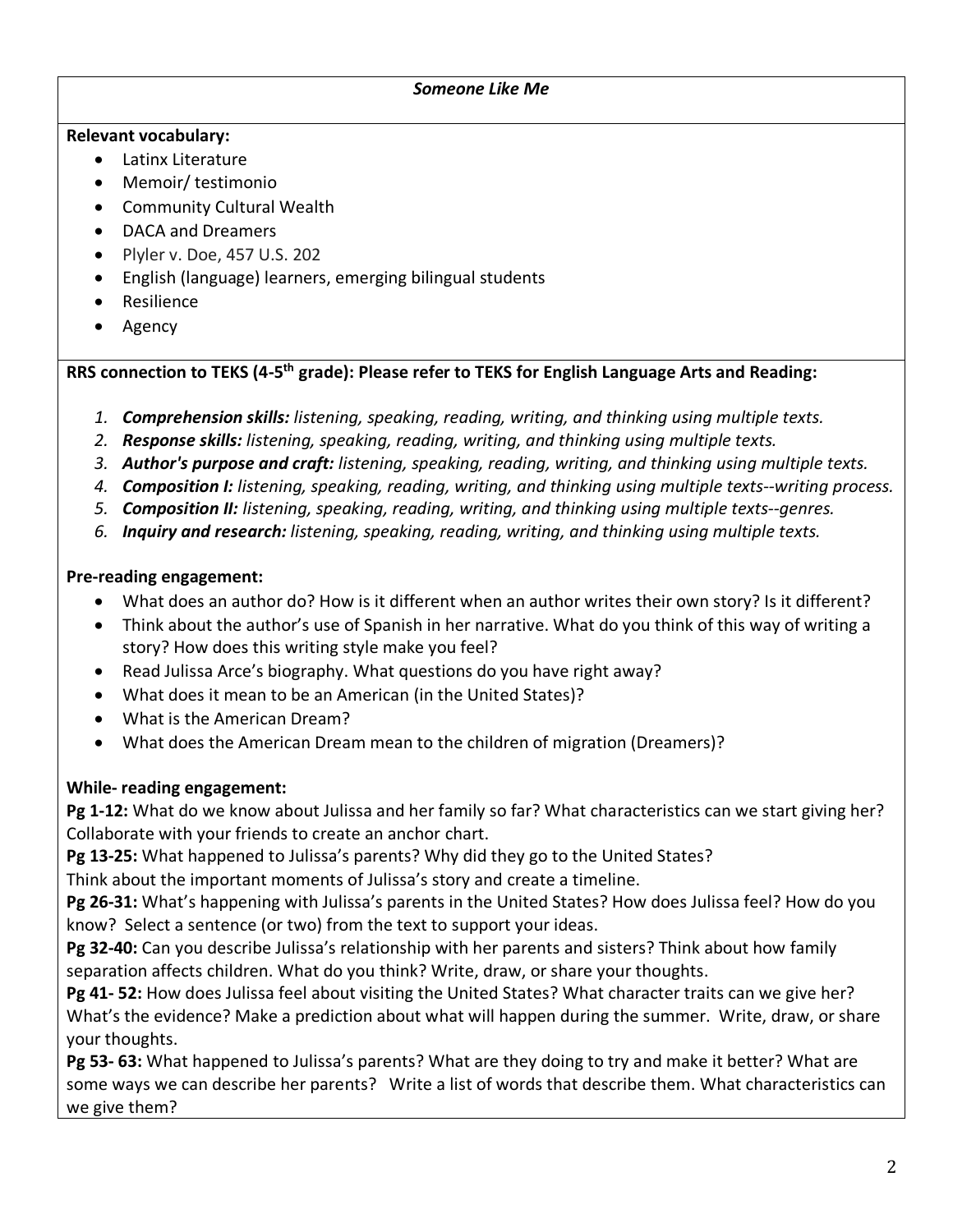**Pg 64- 75:** How would you feel if you were Julissa? Pretend to be Julissa and write a journal entry to describe her daily life. You can also make a drawing or share your ideas with a friend.

**Pg 79-86:** How does Julissa feel about moving to the United States? What do you think will happen at her new school? Write, draw, or share your thoughts.

**Pg 87-92:** How does being the new student feel? What type of help does she need? What new skills does she gain as she learns more about her new life in the United States.

**Pg 93-112:** How does life continue to change for Julissa and her family in the United States? Discuss the tough moments she experiences as she tries to fit in while actively holding on to her heritage and language. In a group, compare/contrast life in Mexico and United States. You can use your experiences or find information at your library.

**Pg 113-131:** Children who help adults communicate in English are called language brokers. How does Julissa experience this new family responsibility? Does she like it? Think about how Julissa helps her family as she grows up in San Antonio. How do you help your family? Write, draw, or share your thoughts.

**Pg 132-147:** Define: Illegal vs undocumented. How are these words used? Can you think of other words that better describe people who move to the United States?

**Pg 148-157:** Think about Julissa's family. Create a character chart of any member of Julissa's family. **Pg 158-183:** Compare and contrast Julissa's private vs public school experiences. What challenges does she face? What personal characteristics help her through these challenges? Pretend to be Julissa and write a journal entry to describe her daily life. You can also make a drawing or share your ideas with a friend. **Pg 184-190:** Julissa shares her dreams of a college education. Write, draw, or share your thoughts about a profession you would enjoy to learn after you graduate from high school.

**Pg 191-226:** Define the words- resilience and agency and find examples of this throughout Julissa's story. You can also look for information about Texas House Bill 1403 and its impact on young adults in Texas. Julissa closes the chapter by saying, "Someone like me could make it in America (p.219)" and stands up for the rights of all immigrants in the United States. What do you think? Write, draw, or share your thoughts.

## **Post-reading and wrap-up:**

- Discuss the take-home message and form your own opinion. With your teacher's help, look for reviews of this book. For example, Publisher's Weekly and Kirkus Reviews. Do you agree or disagree with the reviews? Write, draw, or share your thoughts.
- Provide recommendations for future readers: Should other 4-5<sup>th</sup> graders read this book? What do you think?
- Get inspired by Julissa writing her story. Write something that's happening in your life or that has happened. What story do you want to tell?
- Make a Venn diagram and compare yourself to Julissa. What is similar? What is different? Decorate it with pictures and drawings. Hang it up for Julissa to see when she visits!
- Take a story from home: ask your parents to tell you a story from when you were younger. Write it down like a chapter from your own book. Draw or find a picture to go with it. Be sure to post it for Julissa to see!
- Julissa talks about her dreams in her story. What are your dreams? Write down what you aspire to be and draw a picture.
- Make a welcome banner for Julissa! Decorate it with photos and drawings.
- Prepare three questions you would like to ask Julissa during her campus visit.